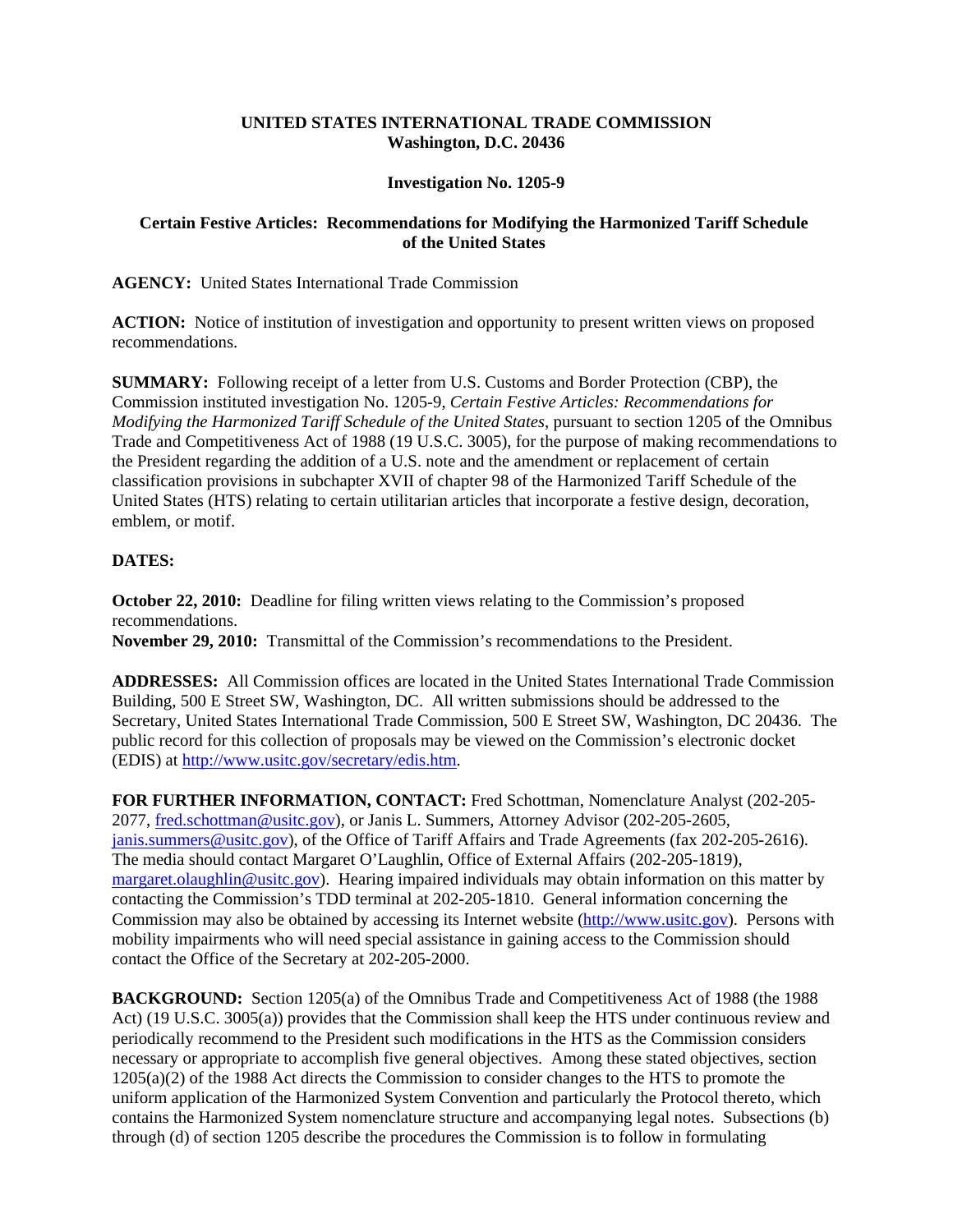recommendations, including with respect to soliciting and considering views of interested Federal agencies and the public. Section  $1205(b)(1)$  requires that the Commission give notice of proposed recommendations and afford reasonable opportunity for interested parties to present their views in writing.

In a letter dated July 1, 2010, from Myles B. Harmon, Director, Commercial and Trade Facilitation Division, CBP asked that the Commission conduct an investigation under section 1205 for the purpose of making recommendations to the President regarding the addition of a U.S. note and the amendment or replacement of certain classification provisions in chapter 98 of the HTS relating to certain utilitarian articles that incorporate a festive design, decoration, emblem, or motif. The letter included CBP's proposed language for a U.S. note and proposed changes in two U.S. tariff rate lines at the 8-digit level that take into account (a) Federal court decisions on the classification of particular utilitarian articles, and (b) the amendment of note 1 to chapter 95 of the international Harmonized System by the World Customs Organization (WCO).

CBP's letter requested that the following U.S. note 9 be inserted in subchapter XVII of chapter 98:

"9. Heading 9817.95.02 applies only to tableware, kitchenware (except baking pans, cookie cutters, cookie stamps and presses) and toilet articles of chapter 39, 69 or 70; carpets and other textile floor coverings of chapter 57; apparel and accessories of chapter 61 or 62; and made-up textile articles of chapter 63."

The letter further requested that existing HTS subheadings 9817.95.01 and 9817.95.05 and superior text thereto be replaced by:

| "9817.95.01 | Utilitarian articles (including but not limited to     |      |           |
|-------------|--------------------------------------------------------|------|-----------|
|             | Seder plates, blessing cups, menorahs or kinaras)      |      |           |
|             | of a kind used in the home in the performance of       |      |           |
|             | specific religious or cultural ritual celebrations     |      |           |
|             | for religious or cultural holidays, or religious       |      |           |
|             | festive occasions (provided for in subheading          |      |           |
|             | 3924.10, 3926.90, 6307.90, 6911.10, 6912.00,           |      |           |
|             | 7013.22, 7013.28, 7013.41, 7013.49, 9405.20,           |      |           |
|             |                                                        | Free | 25%       |
| 9817.95.02  | Utilitarian articles, each incorporating a symbol      |      |           |
|             | and/or motif that is closely associated with a festive |      |           |
|             | occasion (for example, Christmas, Easter, Halloween    |      |           |
|             | or Thanksgiving), the foregoing articles used or       |      |           |
|             | displayed principally during that festive occasion     |      |           |
|             | and not typically at any other time, under the terms   |      |           |
|             |                                                        | Free | $25\%$ ." |

CBP's letter provided additional background on the tariff classification of utilitarian articles that incorporate a festive design, decoration, emblem, or motif. The letter summarized relevant court decisions and decisions of CBP that are the basis of CBP's request. A copy of CBP's letter is being posted on the Commission's web site at *www.usitc.gov/tariff\_affairs/modifications\_hts.htm*.

The Commission believes that a modification of CBP's description for heading 9817.95.02 should be considered in order to clarify the intended scope of the heading and conform to normal HTS language. The Commission proposes that a phrase included in the request letter's description for that heading as "a festive occasion (for example, Christmas, Easter, Halloween, or Thanksgiving)" be replaced by "Christmas, Easter, Halloween, Thanksgiving or similar festive occasion".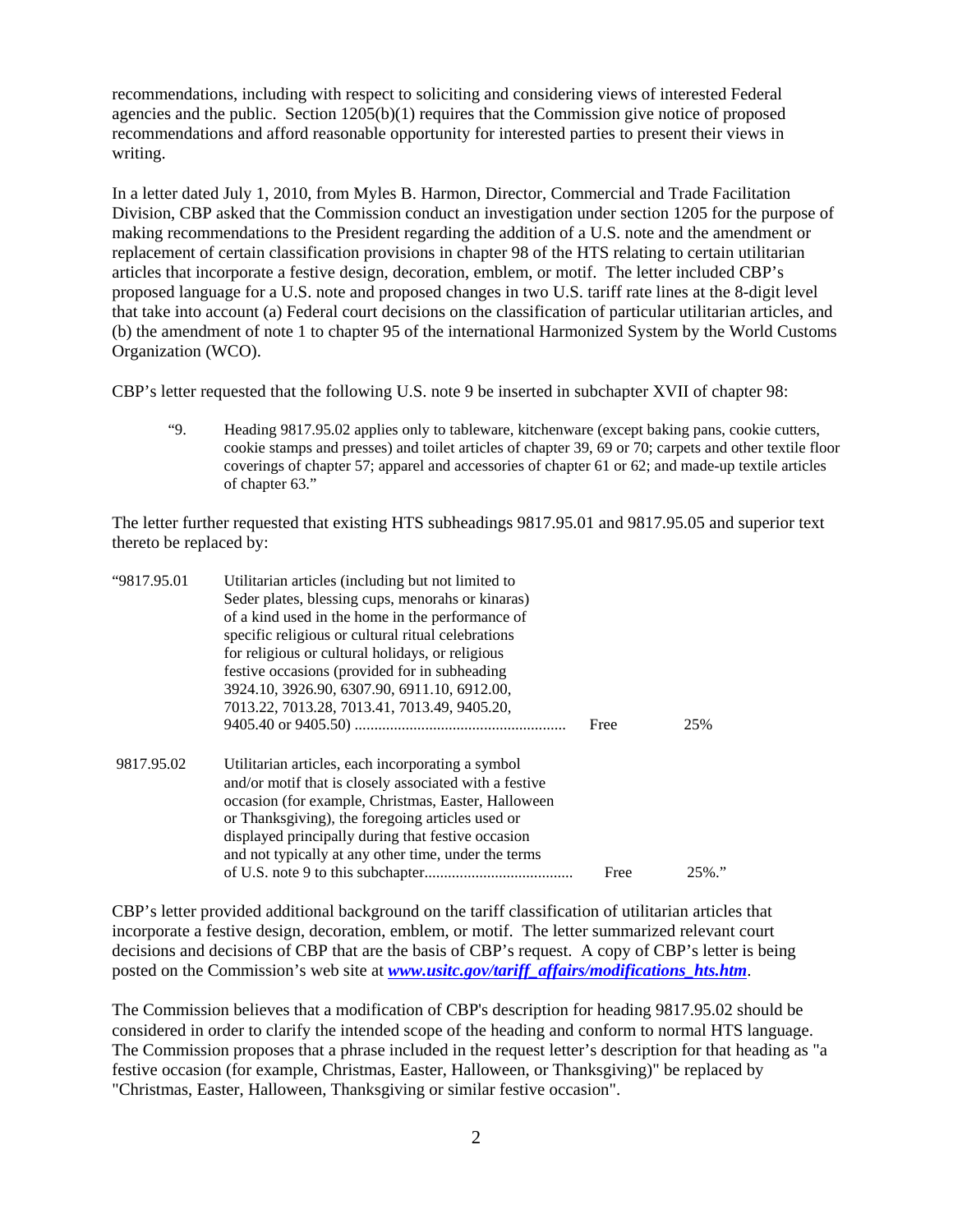The Harmonized System nomenclature, which is maintained by the WCO, provides a uniform structural basis for the customs tariffs and statistical nomenclatures of all major trading countries of the world, including the United States. The Harmonized System comprises the broadest principles of classification and levels of categories in the HTS, comprising the general rules of interpretation, section and chapter titles, section and chapter legal notes, and heading and subheading texts to the 6-digit level of detail. Additional U.S. notes, further subdivisions (8-digit subheadings and 10-digit statistical annotations) and statistical notes, as well as the entirety of chapters 98 and 99 and several appendixes, are national legal and statistical detail added for the administration of the U.S. tariff and statistical programs and are not part of the international HS.

An up-to-date copy of the HTS, which incorporates the international HS in its overall structure, can be found on the Commission's website (http://www.usitc.gov/tata/hts/bychapter/index.htm). Hard copies and electronic copies on CD can be found at many of the 1,400 Federal Depository Libraries located throughout the United States and its territories; further information about these locations can be found at http://www.gpoaccess.gov/fdlp.html or by contacting GPO Access at the Government Printing Office at this telephone number: 866-512-1800.

The Commission will prepare recommendations for the President in the form of a single report. In preparing these recommendations, the Commission will take into account CBP's request, as well as all other appropriate legal and technical considerations relating to HTS chapters 39, 57, 61, 62, 63, 69, 70, 94, and 95. The Commission will consider and include, where appropriate, the input submitted by other agencies and interested parties. Submissions from other agencies and the public must be filed by October 22, 2010, in order to be assured of consideration in the Commission's report and recommendations to the President.

Written submissions should be filed in accordance with the procedures below. Such submissions should take into account the classification of the merchandise concerned under the international Harmonized System as well as domestic judicial decisions and seek to further the goals set out by section 1205 of the 1988 Act and the Harmonized System Convention. No proposals for changes to existing U.S. rates of duty or to 10-digit statistical annotations or notes will be considered by the Commission during its review. However, the Commission will examine information concerning the rates of duty currently utilized by importers in liquidated and undisputed entries of specific festive articles that are the subject of this investigation. The changes in the HTS that may result from this investigation are not intended to alter current tariff rates. The changes instead are intended to ensure that existing tariff treatment continues to be applicable following the implementation of new U.S. tariff provisions, taking into account HTS changes that were proclaimed as of February 3, 2007, and related judicial decisions and CBP classification rulings.

**PROPOSED RECOMMENDATIONS:** Section 1205(b)(1) of the 1988 Act requires that the Commission give notice of proposed recommendations and afford reasonable opportunity for interested parties to present their views in writing.

The Commission hereby gives notice that its proposed recommendations in this investigation for purposes of section 1205(b)(1) of the 1988 Act are as follows:

- (1) Adopt CBP's proposed language for U.S. note 9, to be inserted in subchapter XVII of chapter 98 of the HTS; and
- (2) Adopt CBP's proposed language for HTS subheadings 9817.95.01 and 9817.95.02 and the deletion of subheading 9817.95.05 with the exception of the one change noted above regarding